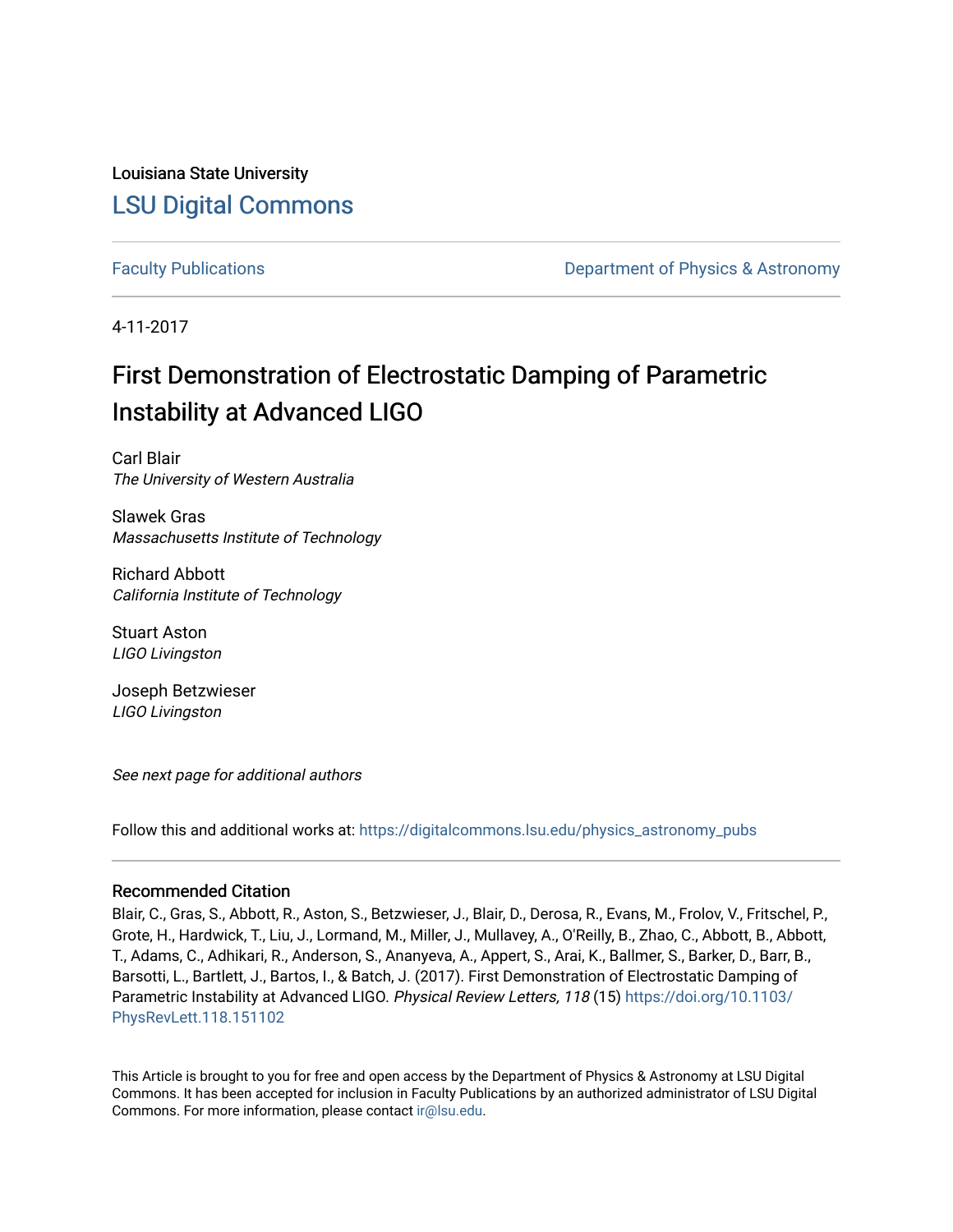### Authors

Carl Blair, Slawek Gras, Richard Abbott, Stuart Aston, Joseph Betzwieser, David Blair, Ryan Derosa, Matthew Evans, Valera Frolov, Peter Fritschel, Hartmut Grote, Terra Hardwick, Jian Liu, Marc Lormand, John Miller, Adam Mullavey, Brian O'Reilly, Chunnong Zhao, B. P. Abbott, T. D. Abbott, C. Adams, R. X. Adhikari, S. B. Anderson, A. Ananyeva, S. Appert, K. Arai, S. W. Ballmer, D. Barker, B. Barr, L. Barsotti, J. Bartlett, I. Bartos, and J. C. Batch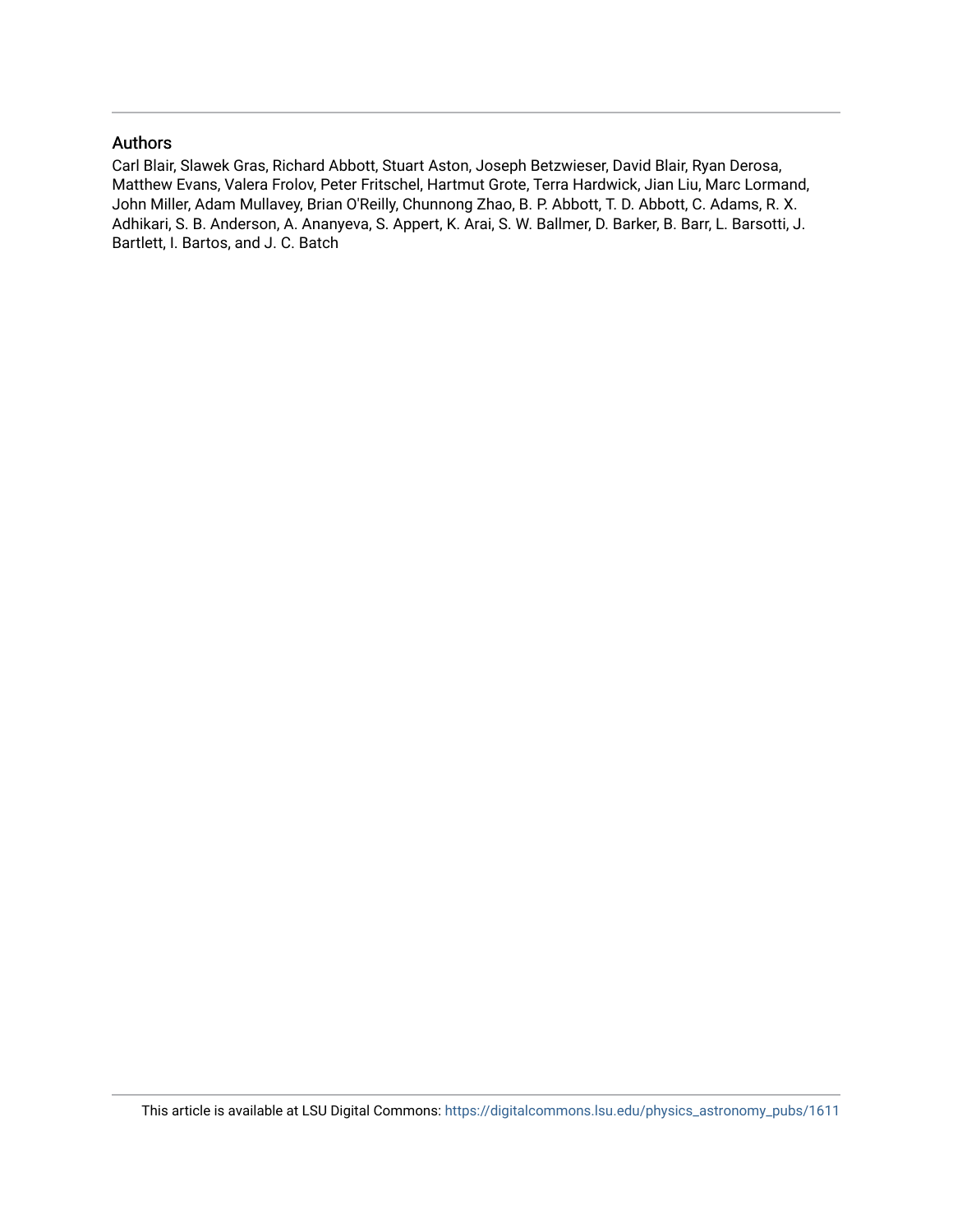

# CHORUS

This is the accepted manuscript made available via CHORUS. The article has been published as:

## First Demonstration of Electrostatic Damping of Parametric Instability at Advanced LIGO

Carl Blair et al. (LSC Instrument Authors)

Phys. Rev. Lett. **118**, 151102 — Published 11 April 2017 DOI: [10.1103/PhysRevLett.118.151102](http://dx.doi.org/10.1103/PhysRevLett.118.151102)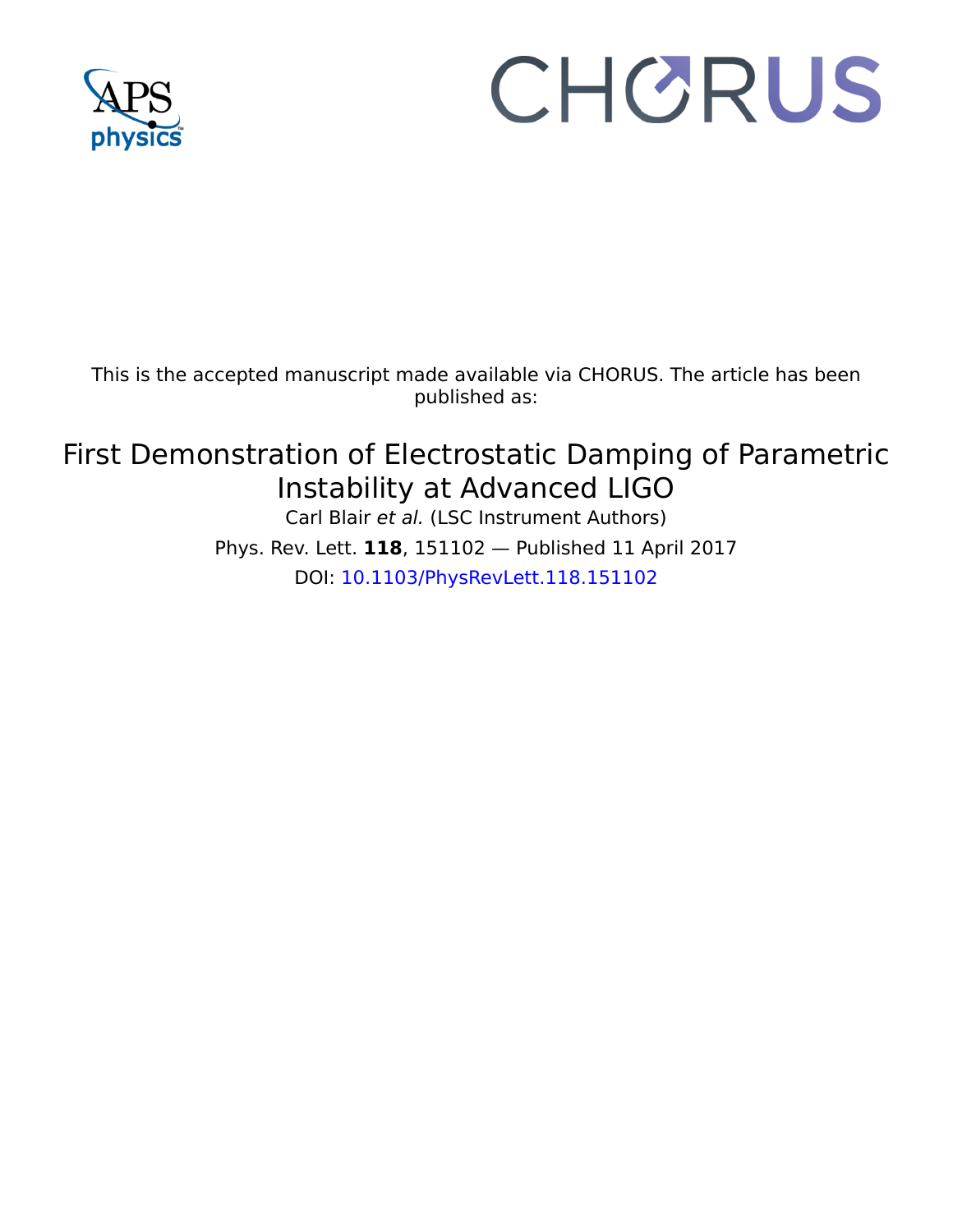### <sup>1</sup> First Demonstration of Electrostatic Damping of Parametric Instability at Advanced  $\overline{\text{LIGO}}$

| 3<br>4<br>5<br>6<br>7<br>8<br>9<br>10<br>$11\,$                                                                                                                             | Carl Blair <sup>1</sup> ,* Slawek Gras <sup>2</sup> , Richard Abbott <sup>5</sup> , Stuart Aston <sup>3</sup> , Joseph Betzwieser <sup>3</sup> , David Blair <sup>1</sup> , Ryan<br>DeRosa <sup>3</sup> , Matthew Evans <sup>2</sup> , Valera Frolov <sup>3</sup> , Peter Fritschel <sup>2</sup> , Hartmut Grote <sup>4</sup> , Terra Hardwick <sup>5</sup> ,<br>Jian Liu <sup>1</sup> , Marc Lormand <sup>3</sup> , John Miller <sup>2</sup> , Adam Mullavey, <sup>3</sup> , Brian O'Reilly <sup>3</sup> , and Chunnong Zhao <sup>1</sup><br>University of Western Australia, Crawley, Western Australia 6009, Australia<br>$\overline{a}$<br>Massachusetts Institute of Technology, Cambridge, Massachusetts 02139, USA<br><sup>3</sup> LIGO Livingston Observatory, Livingston, Louisiana 70754, USA<br><sup>4</sup> Max Planck Institute for Gravitational Physics, 30167 Hannover, Germany<br><sup>5</sup> California Institute of Technology, Pasadena 91125, USA                                                                                                                                                                                                                                                                                                                                                                                                                                                                                                                                                                                                                                                                                                                                                                                                                                                                                                                                                                                                                                                                                                                                                                                                                                                                                                                                                                                                                                                                                                                                                                                                                                                                                                                                                                                                                                                                                                                                                                                                                                                                                                                                                                                                                                                                                                                                                                                                                                                                                                                                                                                                                                                                                                                                                                                                                                                                                                                                                                                                                                                                                                                                                                                                                                                                                                                                                                                                                                                                                                                                                                                                                                                                                                                                                                                                                                                                                                                                                                                                                                                                            |
|-----------------------------------------------------------------------------------------------------------------------------------------------------------------------------|----------------------------------------------------------------------------------------------------------------------------------------------------------------------------------------------------------------------------------------------------------------------------------------------------------------------------------------------------------------------------------------------------------------------------------------------------------------------------------------------------------------------------------------------------------------------------------------------------------------------------------------------------------------------------------------------------------------------------------------------------------------------------------------------------------------------------------------------------------------------------------------------------------------------------------------------------------------------------------------------------------------------------------------------------------------------------------------------------------------------------------------------------------------------------------------------------------------------------------------------------------------------------------------------------------------------------------------------------------------------------------------------------------------------------------------------------------------------------------------------------------------------------------------------------------------------------------------------------------------------------------------------------------------------------------------------------------------------------------------------------------------------------------------------------------------------------------------------------------------------------------------------------------------------------------------------------------------------------------------------------------------------------------------------------------------------------------------------------------------------------------------------------------------------------------------------------------------------------------------------------------------------------------------------------------------------------------------------------------------------------------------------------------------------------------------------------------------------------------------------------------------------------------------------------------------------------------------------------------------------------------------------------------------------------------------------------------------------------------------------------------------------------------------------------------------------------------------------------------------------------------------------------------------------------------------------------------------------------------------------------------------------------------------------------------------------------------------------------------------------------------------------------------------------------------------------------------------------------------------------------------------------------------------------------------------------------------------------------------------------------------------------------------------------------------------------------------------------------------------------------------------------------------------------------------------------------------------------------------------------------------------------------------------------------------------------------------------------------------------------------------------------------------------------------------------------------------------------------------------------------------------------------------------------------------------------------------------------------------------------------------------------------------------------------------------------------------------------------------------------------------------------------------------------------------------------------------------------------------------------------------------------------------------------------------------------------------------------------------------------------------------------------------------------------------------------------------------------------------------------------------------------------------------------------------------------------------------------------------------------------------------------------------------------------------------------------------------------------------------------------------------------------------------------------------------------------------------------------------------------------------------------------------------------------------------------------------------------------------------------------------------------------------------------------|
| 12                                                                                                                                                                          | <sup>6</sup> Louisiana State University, Baton Rouge, Louisiana 70803, USA                                                                                                                                                                                                                                                                                                                                                                                                                                                                                                                                                                                                                                                                                                                                                                                                                                                                                                                                                                                                                                                                                                                                                                                                                                                                                                                                                                                                                                                                                                                                                                                                                                                                                                                                                                                                                                                                                                                                                                                                                                                                                                                                                                                                                                                                                                                                                                                                                                                                                                                                                                                                                                                                                                                                                                                                                                                                                                                                                                                                                                                                                                                                                                                                                                                                                                                                                                                                                                                                                                                                                                                                                                                                                                                                                                                                                                                                                                                                                                                                                                                                                                                                                                                                                                                                                                                                                                                                                                                                                                                                                                                                                                                                                                                                                                                                                                                                                                                                                                         |
| 13<br>14<br>$15\,$<br>16<br>17<br>18<br>19<br>20<br>$\bf{21}$<br>$22\,$<br>23<br>24<br>25<br>$26\,$<br>27<br>28<br>29<br>30<br>31<br>32<br>33<br>34<br>35<br>36<br>37<br>38 | B. P. Abbott, <sup>1</sup> T. D. Abbott, <sup>2</sup> C. Adams, <sup>3</sup> R. X. Adhikari, <sup>1</sup> S. B. Anderson, <sup>1</sup> A. Ananyeva, <sup>1</sup> S. Appert, <sup>1</sup><br>K. Arai, <sup>1</sup> S. W. Ballmer, <sup>4</sup> D. Barker, <sup>5</sup> B. Barr, <sup>6</sup> L. Barsotti, <sup>7</sup> J. Bartlett, <sup>5</sup> I. Bartos, <sup>8</sup> J. C. Batch, <sup>5</sup> A. S. Bell, <sup>6</sup><br>G. Billingsley, <sup>1</sup> J. Birch, <sup>3</sup> S. Biscans, <sup>1,7</sup> C. Biwer, <sup>4</sup> R. Bork, <sup>1</sup> A. F. Brooks, <sup>1</sup> G. Ciani, <sup>10</sup> F. Clara, <sup>5</sup><br>S. T. Countryman, <sup>8</sup> M. J. Cowart, <sup>3</sup> D. C. Coyne, <sup>1</sup> A. Cumming, <sup>6</sup> L. Cunningham, <sup>6</sup> K. Danzmann, <sup>11,12</sup><br>C. F. Da Silva Costa, <sup>10</sup> E. J. Daw, <sup>13</sup> D. DeBra, <sup>14</sup> R. DeSalvo, <sup>15</sup> K. L. Dooley, <sup>16</sup> S. Doravari, <sup>3</sup> J. C. Driggers, <sup>5</sup><br>S. E. Dwyer, <sup>5</sup> A. Effler, <sup>3</sup> T. Etzel, <sup>1</sup> T. M. Evans, <sup>3</sup> M. Factourovich, <sup>8</sup> H. Fair, <sup>4</sup> A. Fernández Galiana, <sup>7</sup> R. P. Fisher, <sup>4</sup><br>P. Fulda, <sup>10</sup> M. Fyffe, <sup>3</sup> J. A. Giaime, <sup>2,3</sup> K. D. Giardina, <sup>3</sup> E. Goetz, <sup>12</sup> R. Goetz, <sup>10</sup> C. Gray, <sup>5</sup> K. E. Gushwa, <sup>1</sup><br>E. K. Gustafson, <sup>1</sup> R. Gustafson, <sup>17</sup> E. D. Hall, <sup>1</sup> G. Hammond, <sup>6</sup> J. Hanks, <sup>5</sup> J. Hanson, <sup>3</sup> G. M. Harry, <sup>18</sup><br>M. C. Heintze, <sup>3</sup> A. W. Heptonstall, <sup>1</sup> J. Hough, <sup>6</sup> K. Izumi, <sup>5</sup> R. Jones, <sup>6</sup> S. Kandhasamy, <sup>16</sup> S. Karki, <sup>19</sup> M. Kasprzack, <sup>2</sup><br>S. Kaufer, <sup>11</sup> K. Kawabe, <sup>5</sup> N. Kijbunchoo, <sup>5</sup> E. J. King, <sup>20</sup> P. J. King, <sup>5</sup> J. S. Kissel, <sup>5</sup> W. Z. Korth, <sup>1</sup> G. Kuehn, <sup>12</sup><br>M. Landry, 5 B. Lantz, <sup>14</sup> N. A. Lockerbie, <sup>21</sup> A. P. Lundgren, <sup>12</sup> M. MacInnis, <sup>7</sup> D. M. Macleod, <sup>2</sup> S. Márka, <sup>8</sup><br>Z. Márka, 8 A. S. Markosyan, <sup>14</sup> E. Maros, <sup>1</sup> I. W. Martin, <sup>6</sup> D. V. Martynov, <sup>7</sup> K. Mason, <sup>7</sup> T. J. Massinger, <sup>4</sup><br>F. Matichard, <sup>1,7</sup> N. Mavalvala, <sup>7</sup> R. McCarthy, <sup>5</sup> D. E. McClelland, <sup>22</sup> S. McCormick, <sup>3</sup> G. McIntyre, <sup>1</sup> J. McIver, <sup>1</sup><br>G. Mendell, $^5$ E. L. Merilh, $^5$ P. M. Meyers, $^{23}$ R. Mittleman, $^7$ G. Moreno, $^5$ G. Mueller, $^{10}$ J. Munch, $^{20}$ L. K. Nuttall, $^{4}$<br>J. Oberling, <sup>5</sup> P. Oppermann, <sup>12</sup> Richard J. Oram, <sup>3</sup> D. J. Ottaway, <sup>20</sup> H. Overmier, <sup>3</sup> J. R. Palamos, <sup>19</sup> H. R. Paris, <sup>14</sup><br>W. Parker, <sup>3</sup> A. Pele, <sup>3</sup> S. Penn, <sup>24</sup> M. Phelps, <sup>6</sup> V. Pierro, <sup>15</sup> I. Pinto, <sup>15</sup> M. Principe, <sup>15</sup> L. G. Prokhorov, <sup>25</sup><br>O. Puncken, <sup>12</sup> V. Quetschke, <sup>26</sup> E. A. Quintero, <sup>1</sup> F. J. Raab, <sup>5</sup> H. Radkins, <sup>5</sup> P. Raffai, <sup>27</sup> S. Reid, <sup>28</sup> D. H. Reitze, <sup>1,10</sup><br>N. A. Robertson, <sup>1,6</sup> J. G. Rollins, <sup>1</sup> V. J. Roma, <sup>19</sup> J. H. Romie, <sup>3</sup> S. Rowan, <sup>6</sup> K. Ryan, <sup>5</sup> T. Sadecki, <sup>5</sup> E. J. Sanchez, <sup>1</sup><br>V. Sandberg, <sup>5</sup> R. L. Savage, <sup>5</sup> R. M. S. Schofield, <sup>19</sup> D. Sellers, <sup>3</sup> D. A. Shaddock, <sup>22</sup> T. J. Shaffer, <sup>5</sup> B. Shapiro, <sup>14</sup><br>P. Shawhan, <sup>29</sup> D. H. Shoemaker, <sup>7</sup> D. Sigg, <sup>5</sup> B. J. J. Slagmolen, <sup>22</sup> B. Smith, <sup>3</sup> J. R. Smith, <sup>30</sup> B. Sorazu, <sup>6</sup> A. Staley, <sup>8</sup><br>K. A. Strain, <sup>6</sup> D. B. Tanner, <sup>10</sup> R. Taylor, <sup>1</sup> M. Thomas, <sup>3</sup> P. Thomas, <sup>5</sup> K. A. Thorne, <sup>3</sup> E. Thrane, <sup>31</sup> C. I. Torrie, <sup>1</sup><br>G. Traylor, <sup>3</sup> G. Vajente, <sup>1</sup> G. Valdes, <sup>26</sup> A. A. van Veggel, <sup>6</sup> A. Vecchio, <sup>32</sup> P. J. Veitch, <sup>20</sup> K. Venkateswara, <sup>33</sup> T. Vo, <sup>4</sup><br>C. Vorvick, <sup>5</sup> M. Walker, <sup>2</sup> R. L. Ward, <sup>22</sup> J. Warner, <sup>5</sup> B. Weaver, <sup>5</sup> R. Weiss, <sup>7</sup> P. Weßels, <sup>12</sup> B. Willke, <sup>11, 12</sup><br>C. C. Wipf, <sup>1</sup> J. Worden, <sup>5</sup> G. Wu, <sup>3</sup> H. Yamamoto, <sup>1</sup> C. C. Yancey, <sup>29</sup> Hang Yu, <sup>7</sup> Haocun Yu, <sup>7</sup> L. Zhang, <sup>1</sup><br>M. E. Zucker, $1.7$ and J. Zweizig <sup>1</sup><br>(LSC Instrument Authors) |
|                                                                                                                                                                             |                                                                                                                                                                                                                                                                                                                                                                                                                                                                                                                                                                                                                                                                                                                                                                                                                                                                                                                                                                                                                                                                                                                                                                                                                                                                                                                                                                                                                                                                                                                                                                                                                                                                                                                                                                                                                                                                                                                                                                                                                                                                                                                                                                                                                                                                                                                                                                                                                                                                                                                                                                                                                                                                                                                                                                                                                                                                                                                                                                                                                                                                                                                                                                                                                                                                                                                                                                                                                                                                                                                                                                                                                                                                                                                                                                                                                                                                                                                                                                                                                                                                                                                                                                                                                                                                                                                                                                                                                                                                                                                                                                                                                                                                                                                                                                                                                                                                                                                                                                                                                                                    |
| 39                                                                                                                                                                          | (LSC Collaboration)                                                                                                                                                                                                                                                                                                                                                                                                                                                                                                                                                                                                                                                                                                                                                                                                                                                                                                                                                                                                                                                                                                                                                                                                                                                                                                                                                                                                                                                                                                                                                                                                                                                                                                                                                                                                                                                                                                                                                                                                                                                                                                                                                                                                                                                                                                                                                                                                                                                                                                                                                                                                                                                                                                                                                                                                                                                                                                                                                                                                                                                                                                                                                                                                                                                                                                                                                                                                                                                                                                                                                                                                                                                                                                                                                                                                                                                                                                                                                                                                                                                                                                                                                                                                                                                                                                                                                                                                                                                                                                                                                                                                                                                                                                                                                                                                                                                                                                                                                                                                                                |
| 40                                                                                                                                                                          | (Dated: February 13, 2017)                                                                                                                                                                                                                                                                                                                                                                                                                                                                                                                                                                                                                                                                                                                                                                                                                                                                                                                                                                                                                                                                                                                                                                                                                                                                                                                                                                                                                                                                                                                                                                                                                                                                                                                                                                                                                                                                                                                                                                                                                                                                                                                                                                                                                                                                                                                                                                                                                                                                                                                                                                                                                                                                                                                                                                                                                                                                                                                                                                                                                                                                                                                                                                                                                                                                                                                                                                                                                                                                                                                                                                                                                                                                                                                                                                                                                                                                                                                                                                                                                                                                                                                                                                                                                                                                                                                                                                                                                                                                                                                                                                                                                                                                                                                                                                                                                                                                                                                                                                                                                         |
| 41                                                                                                                                                                          | Interferometric gravitational wave detectors operate with high optical power in their arms in order                                                                                                                                                                                                                                                                                                                                                                                                                                                                                                                                                                                                                                                                                                                                                                                                                                                                                                                                                                                                                                                                                                                                                                                                                                                                                                                                                                                                                                                                                                                                                                                                                                                                                                                                                                                                                                                                                                                                                                                                                                                                                                                                                                                                                                                                                                                                                                                                                                                                                                                                                                                                                                                                                                                                                                                                                                                                                                                                                                                                                                                                                                                                                                                                                                                                                                                                                                                                                                                                                                                                                                                                                                                                                                                                                                                                                                                                                                                                                                                                                                                                                                                                                                                                                                                                                                                                                                                                                                                                                                                                                                                                                                                                                                                                                                                                                                                                                                                                                |
| 42                                                                                                                                                                          | to achieve high shot-noise limited strain sensitivity. A significant limitation to increasing the optical                                                                                                                                                                                                                                                                                                                                                                                                                                                                                                                                                                                                                                                                                                                                                                                                                                                                                                                                                                                                                                                                                                                                                                                                                                                                                                                                                                                                                                                                                                                                                                                                                                                                                                                                                                                                                                                                                                                                                                                                                                                                                                                                                                                                                                                                                                                                                                                                                                                                                                                                                                                                                                                                                                                                                                                                                                                                                                                                                                                                                                                                                                                                                                                                                                                                                                                                                                                                                                                                                                                                                                                                                                                                                                                                                                                                                                                                                                                                                                                                                                                                                                                                                                                                                                                                                                                                                                                                                                                                                                                                                                                                                                                                                                                                                                                                                                                                                                                                          |
| 43                                                                                                                                                                          | power is the phenomenon of three-mode parametric instabilities, in which the laser field in the arm                                                                                                                                                                                                                                                                                                                                                                                                                                                                                                                                                                                                                                                                                                                                                                                                                                                                                                                                                                                                                                                                                                                                                                                                                                                                                                                                                                                                                                                                                                                                                                                                                                                                                                                                                                                                                                                                                                                                                                                                                                                                                                                                                                                                                                                                                                                                                                                                                                                                                                                                                                                                                                                                                                                                                                                                                                                                                                                                                                                                                                                                                                                                                                                                                                                                                                                                                                                                                                                                                                                                                                                                                                                                                                                                                                                                                                                                                                                                                                                                                                                                                                                                                                                                                                                                                                                                                                                                                                                                                                                                                                                                                                                                                                                                                                                                                                                                                                                                                |
| 44                                                                                                                                                                          | cavities is scattered into higher order optical modes by acoustic modes of the cavity mirrors. The                                                                                                                                                                                                                                                                                                                                                                                                                                                                                                                                                                                                                                                                                                                                                                                                                                                                                                                                                                                                                                                                                                                                                                                                                                                                                                                                                                                                                                                                                                                                                                                                                                                                                                                                                                                                                                                                                                                                                                                                                                                                                                                                                                                                                                                                                                                                                                                                                                                                                                                                                                                                                                                                                                                                                                                                                                                                                                                                                                                                                                                                                                                                                                                                                                                                                                                                                                                                                                                                                                                                                                                                                                                                                                                                                                                                                                                                                                                                                                                                                                                                                                                                                                                                                                                                                                                                                                                                                                                                                                                                                                                                                                                                                                                                                                                                                                                                                                                                                 |
| 45                                                                                                                                                                          | optical modes can further drive the acoustic modes via radiation pressure, potentially producing an                                                                                                                                                                                                                                                                                                                                                                                                                                                                                                                                                                                                                                                                                                                                                                                                                                                                                                                                                                                                                                                                                                                                                                                                                                                                                                                                                                                                                                                                                                                                                                                                                                                                                                                                                                                                                                                                                                                                                                                                                                                                                                                                                                                                                                                                                                                                                                                                                                                                                                                                                                                                                                                                                                                                                                                                                                                                                                                                                                                                                                                                                                                                                                                                                                                                                                                                                                                                                                                                                                                                                                                                                                                                                                                                                                                                                                                                                                                                                                                                                                                                                                                                                                                                                                                                                                                                                                                                                                                                                                                                                                                                                                                                                                                                                                                                                                                                                                                                                |
| 46                                                                                                                                                                          | exponential buildup. One proposed technique to stabilize parametric instability is active damping of                                                                                                                                                                                                                                                                                                                                                                                                                                                                                                                                                                                                                                                                                                                                                                                                                                                                                                                                                                                                                                                                                                                                                                                                                                                                                                                                                                                                                                                                                                                                                                                                                                                                                                                                                                                                                                                                                                                                                                                                                                                                                                                                                                                                                                                                                                                                                                                                                                                                                                                                                                                                                                                                                                                                                                                                                                                                                                                                                                                                                                                                                                                                                                                                                                                                                                                                                                                                                                                                                                                                                                                                                                                                                                                                                                                                                                                                                                                                                                                                                                                                                                                                                                                                                                                                                                                                                                                                                                                                                                                                                                                                                                                                                                                                                                                                                                                                                                                                               |
| 47                                                                                                                                                                          | acoustic modes. We report here the first demonstration of damping a parametrically unstable mode                                                                                                                                                                                                                                                                                                                                                                                                                                                                                                                                                                                                                                                                                                                                                                                                                                                                                                                                                                                                                                                                                                                                                                                                                                                                                                                                                                                                                                                                                                                                                                                                                                                                                                                                                                                                                                                                                                                                                                                                                                                                                                                                                                                                                                                                                                                                                                                                                                                                                                                                                                                                                                                                                                                                                                                                                                                                                                                                                                                                                                                                                                                                                                                                                                                                                                                                                                                                                                                                                                                                                                                                                                                                                                                                                                                                                                                                                                                                                                                                                                                                                                                                                                                                                                                                                                                                                                                                                                                                                                                                                                                                                                                                                                                                                                                                                                                                                                                                                   |
| 48<br>49                                                                                                                                                                    | using active feedback forces on the cavity mirror. A 15,538 Hz mode that grew exponentially with<br>a time constant of 182 sec was damped using electro-static actuation, with a resulting decay time                                                                                                                                                                                                                                                                                                                                                                                                                                                                                                                                                                                                                                                                                                                                                                                                                                                                                                                                                                                                                                                                                                                                                                                                                                                                                                                                                                                                                                                                                                                                                                                                                                                                                                                                                                                                                                                                                                                                                                                                                                                                                                                                                                                                                                                                                                                                                                                                                                                                                                                                                                                                                                                                                                                                                                                                                                                                                                                                                                                                                                                                                                                                                                                                                                                                                                                                                                                                                                                                                                                                                                                                                                                                                                                                                                                                                                                                                                                                                                                                                                                                                                                                                                                                                                                                                                                                                                                                                                                                                                                                                                                                                                                                                                                                                                                                                                              |
|                                                                                                                                                                             |                                                                                                                                                                                                                                                                                                                                                                                                                                                                                                                                                                                                                                                                                                                                                                                                                                                                                                                                                                                                                                                                                                                                                                                                                                                                                                                                                                                                                                                                                                                                                                                                                                                                                                                                                                                                                                                                                                                                                                                                                                                                                                                                                                                                                                                                                                                                                                                                                                                                                                                                                                                                                                                                                                                                                                                                                                                                                                                                                                                                                                                                                                                                                                                                                                                                                                                                                                                                                                                                                                                                                                                                                                                                                                                                                                                                                                                                                                                                                                                                                                                                                                                                                                                                                                                                                                                                                                                                                                                                                                                                                                                                                                                                                                                                                                                                                                                                                                                                                                                                                                                    |

<sup>49</sup> a time constant of 182 sec was damped using electro-static actuation, with a resulting decay time <sup>50</sup> constant of 23 sec. An average control force of 0.03 nN rms was required to maintain the acoustic <sup>51</sup> mode at its minimum amplitude.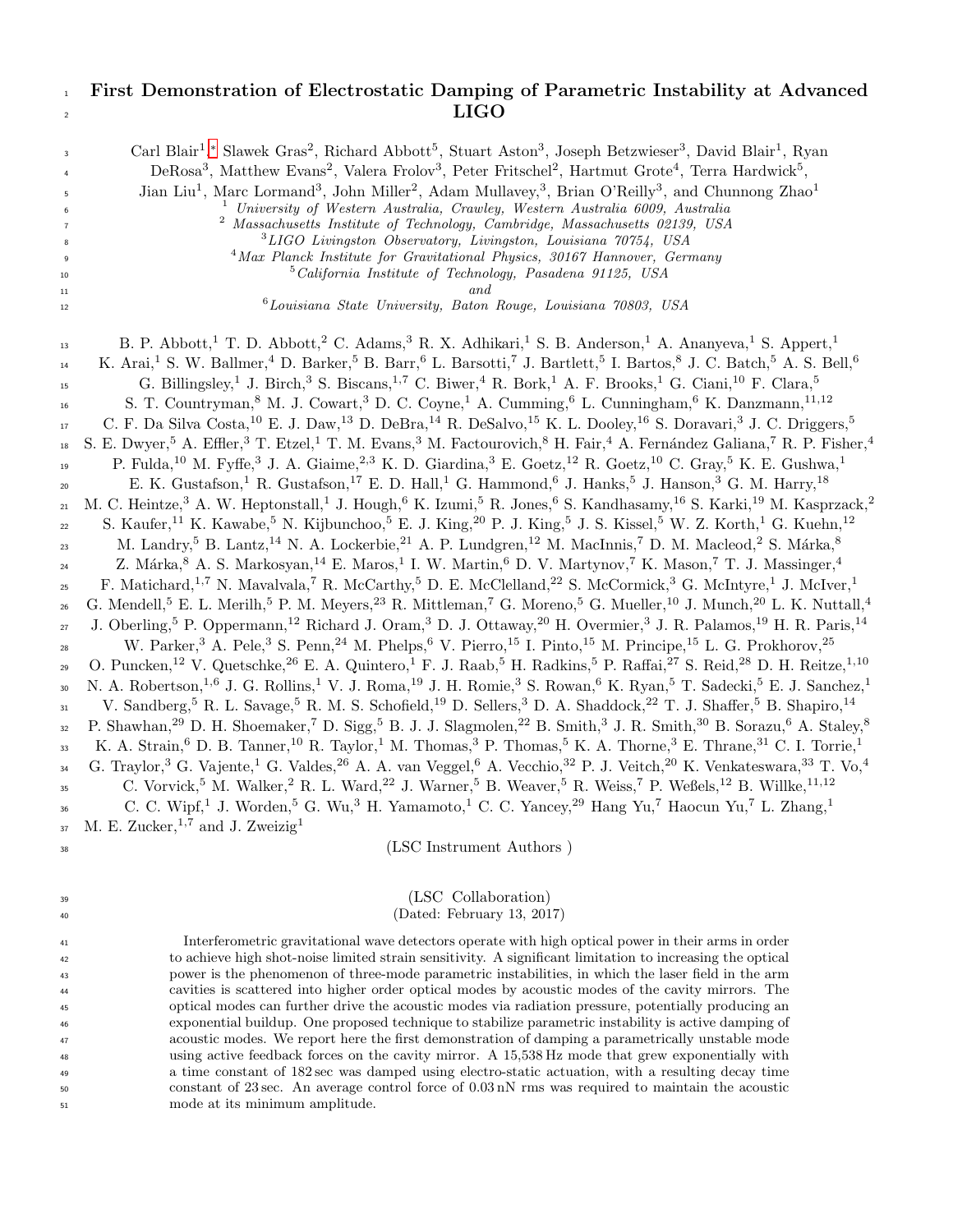$<sub>52</sub> Introduction$  Three-mode parametric instability (PI)<sub>105</sub></sub> has been a known issue for advanced laser interferome-<sup>54</sup> ter gravitational wave detectors since first recognised by<sub>107</sub> Braginsky et al [\[1\]](#page-8-1), and modelled in increasing detail  $[2-108]$  [6](#page-8-3)]. This optomechanical instability was first observed in  $57 \quad 2009$  in microcavities [\[7\]](#page-8-4), then in 2014 in an 80 m cav-110 ity  $[8]$  and soon afterwards during the commissioning of  $\mu$  Advanced LIGO [\[9](#page-8-6)]. Left uncontrolled PI results in the optical cavity control systems becoming unstable on time

 $61$  scales of tens of minutes to hours [\[9](#page-8-6)].

 $\epsilon_6$  The first detection of gravitational waves was made by<sub>113</sub>  $\mu$ <sub>63</sub> two Advanced LIGO laser interferometer gravitational<sub>114</sub>  $\mu_{\text{64}}$  wave detectors with about 100 kW of circulating power <sup>65</sup> in their arm cavities [\[10](#page-8-7)]. To achieve this power level<sub>116</sub>  $\epsilon$  required suppression of PI through thermal tuning of the  $\sigma$  higher-order mode eigen-frequency [\[2](#page-8-2)] explained later  $\text{in}_{118}$  $68$  this paper. This tuning allowed the optical power to be<sub>119</sub> <sup>69</sup> increased in Advanced LIGO from about 5 % to 12 % of  $70$  the design power, sufficient to attain a strain sensitivity $_{120}$ 

 $\sigma_1$  of  $10^{-23}$  Hz<sup>- $\frac{1}{2}$ </sup> at 100 Hz.

 At the design power (800 kW) it will not be possible<sup>121</sup> to avoid instabilities using thermal tuning alone for two<sup>122</sup> reasons. First the parametric gain scales linearly with optical power and second the acoustic mode density is so high that thermal detuning for one acoustic mode brings  $\pi$  other modes into resonance [\[2](#page-8-2), [9](#page-8-6)].

<sup>78</sup> Several methods are likely to be useful for controlling <sup>79</sup> PI. Active thermal tuning will minimize the effects of <sup>80</sup> thermal transients [\[11](#page-8-8), [12\]](#page-8-9) and maintain operation near 81 the parametric gain minimum. In the future, acoustic<sup>131</sup> 82 mode dampers attached to the test masses [\[13](#page-8-10)] could<sup>132</sup> 83 damp acoustic modes. Active damping [\[14](#page-8-11)] of acoustic<sup>133</sup> 84 modes can also suppress instabilities, by applying feed-134 <sup>85</sup> back forces to the test masses.

 In this letter we report on the control of a PI by actively damping a 15.54 kHz acoustic mode of an Ad- vanced LIGO test mass using electro-static force actua-<sup>89</sup> tors.

<sup>90</sup> Parametric Instability The parametric gain  $R_{\rm m}$ , as de-<sup>91</sup> rived by Evans et al [\[4\]](#page-8-12) is given by:

$$
R_{\rm m} = \frac{8\pi Q_{\rm m}P}{M\omega_{\rm m}^2 c\lambda_0} \sum_{n=1}^{\infty} \mathcal{R}e[G_{\rm n}]B_{\rm m,n}^2.
$$
 (1)

93 Here  $Q_m$  is the quality factor  $(Q)$  of the mechanical mode  $94 \, m$ , P is the power in the fundamental optical mode of the 95 cavity, M is the mass of the test mass, c is the speed of <sup>96</sup> light,  $\lambda_0$  is the wavelength of light,  $\omega_{\rm m}$  is the mechani- $\mathcal{P}$  cal mode angular frequency,  $G_n$  is the transfer function <sup>98</sup> for an optical field leaving the test mass surface to the 99 field incident on that same surface and  $B_{\text{m,n}}$  is the spatial <sup>100</sup> overlap between the optical beat note pressure distribu-<sup>101</sup> tion and the mechanical mode surface deformation.

<sup>102</sup> To understand the phenomena, it is instructive to con-<sup>103</sup> sider the simplified case of a single cavity and a single op-<sup>104</sup> tical mode. For a simulation analysis including arms and

recycling cavities see  $[4, 5]$  $[4, 5]$  and for an explanation of dynamic effects that may make high parametric gains from the recycling cavities less likely see  $[8]$ . In the simplified case we consider the  $TEM_{03}$  mode as it dominates the <sup>109</sup> optical interaction with the acoustic mode investigated here. Equation [2](#page-4-0) defines corresponding optical transfer function:

$$
\mathcal{R}e[G_{03}] = \frac{c}{L\pi\gamma(1 + \Delta\omega^2/\gamma^2)}.
$$
 (2)

<span id="page-4-0"></span>Here  $\gamma$  is the half-width at half maximum of the TEM<sub>03</sub> optical mode frequency distribution, L is the length of the cavity,  $\Delta\omega$  is the spacing in frequency between the mechanical mode  $\omega_{\rm m}$  and the beat note of the fundamental and  $TEM_{03}$  optical modes. In general the parametric gain changes the time constant of the mechanical mode as in Equation [3:](#page-4-1)

<span id="page-4-1"></span>
$$
\tau_{\rm pi} = \tau_{\rm m}/(1 - R_{\rm m}).\tag{3}
$$

Where  $\tau_{\rm m}$  is the natural time constant of the mechanical mode and  $\tau_{\text{pi}}$  is the time constant of the mode influenced by the opto-mechanical interaction. If the parametric gain exceeds unity the mode becomes unstable. Thermal tuning was used to control PI in Advanced LIGO's Ob-<sup>126</sup> servation run 1 and was integral to this experiment, so will be examined in some detail.

Thermal tuning is achieved using radiative ring heaters that surround the barrel of each test mass without phys-ical contact as in Figure [1.](#page-4-2) Applying power to the ring heater decreases the radius of curvature of the mirrors. This changes the cavity g-factor and tunes the mode spacing between the fundamental ( $TEM_{00}$ ) and higher 135 order transverse electromagnetic  $(TEM_{mn})$  modes in the



<span id="page-4-2"></span>FIG. 1. Schematic of the gold ESD comb on the reaction mass (RM), the ring heater (RH) and the end test mass (ETM) with exaggerated deformation due to the 15,538 Hz mode. The colour represents the magnitude of the displacement (red is large, blue is small). The laser power in the arm cavity is depicted in red (ARM). Suspension structures are not shown and while the scale is marked to the left the distance between RM and ETM is exaggerated by a factor of 10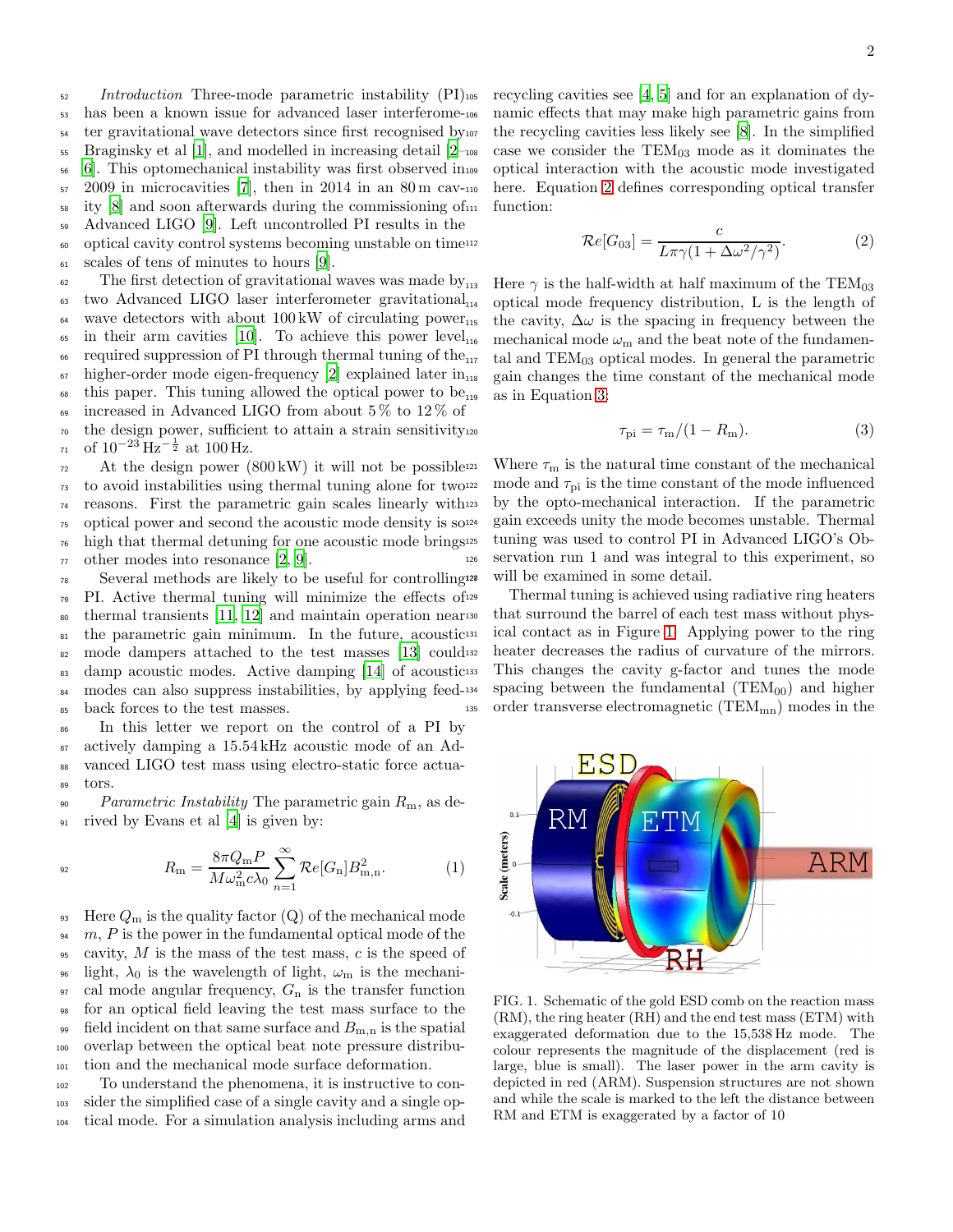

<span id="page-5-0"></span>FIG. 2. The relative location of the optical and mechanical modes during Advanced LIGO Observation run 1. Mechanical modes measured in transmission of the Output mode cleaner shown in blue with mode surface deformation generated from FEM modeling overlay-ed. These modes appear in groups of four, one for each test mass. They have line-width ∼ 1 mHz. The optical transfer function for a simplified single cavity is shown in bold red with the ring heater on and turned off in dashed red. The shape of the TEM<sub>03</sub> mode simulated with OSCAR [\[15](#page-8-14)] is inset below the peak.

<sup>136</sup> cavity, thereby tuning the parametric gain by changing 137  $\Delta\omega$  in Equation [2.](#page-4-0)

 Figure [2](#page-5-0) shows five groups of mechanical modes and <sup>139</sup> the optical transfer function (Equation [2\)](#page-4-0) for the TEM $_{03}$ <sup>170</sup> 140 mode. The ring heater tuning used during Advanced LI-171 GOs first observing run [\[16\]](#page-8-15) is shown in bold red. With- out thermal tuning, the peak in the optical transfer func- tion moves to higher frequency (dashed red), decreasing  $_{144}$  the frequency spacing  $\Delta\omega$  with mechanical mode group E. This leads to the instability of this group of modes. 146 (Note that the mirror acoustic mode frequencies are only weakly tuned by heater power, due to the small value of the fused silica temperature dependence of Young's modulus).

 If the ring heater power is increased inducing approx- imately 5 m change in radius of curvature, the opti- cal transfer function peak in Figure [2](#page-5-0) moves left about 153 400 Hz, decreasing the value  $\Delta\omega$  for mode group A, re- sulting in their instability. The mode groups C and D are stable as the second and fourth order optical modes that might be excited from these modes are far from res- onance. Mode Group B is also stable at the circulating optical power used in this experiment presumably due to <sup>159</sup> either lower quality factor  $Q_{\text{m}}$  or lower optical gain  $G_{30}$ <sub>181</sub>  $_{160}$  of the TEM<sub>30</sub> mode as investigated in [\[17\]](#page-8-16). Extrapolat- $_{161}$  ing from Equation [2](#page-4-0) and the observed parametric gain,  $_{182}$ 162 increasing the interferometer power by a factor of 3 re-183 sults in no stable region. Mode group A at 15.00 kHz and group E at 15.54 kHz will be unstable simultaneously.

<sup>165</sup> Electrostatic Control Electrostatic control of PI was <sup>166</sup> proposed [\[18\]](#page-8-17) and studied in the context of the LIGO

electrostatic control combs by Miller et al [\[14\]](#page-8-11). Here we <sup>168</sup> report studies of electrostatic feedback damping for the group E modes at  $15.54 \text{ kHz}$ .

The main purpose of the electrostatic drive (ESD) is <sup>171</sup> to provide longitudinal actuation on the test masses for lock acquisition [\[19](#page-8-18)] and holding the arm cavities on resonance. It creates a force between the test masses and their counterpart reaction masses, through the interaction of the fused silica test masses with the electric fields generated by a comb of gold conductors that are deposited on the reaction mass. The physical locations of these components are depicted in Figure [1.](#page-4-2) Detail of the gold comb is shown in Figure [3](#page-5-1) along with the force <sup>180</sup> density on the test mass.



<span id="page-5-1"></span>FIG. 3. The ESD comb pattern printed on the reaction mass  $18$  (left) and the force distribution on the test mass (right) with the same voltage on all quadrants

The force applied to the test mass  $F_{\text{ESD}}$  is dominated by the dipole attraction of the test mass dielectric to the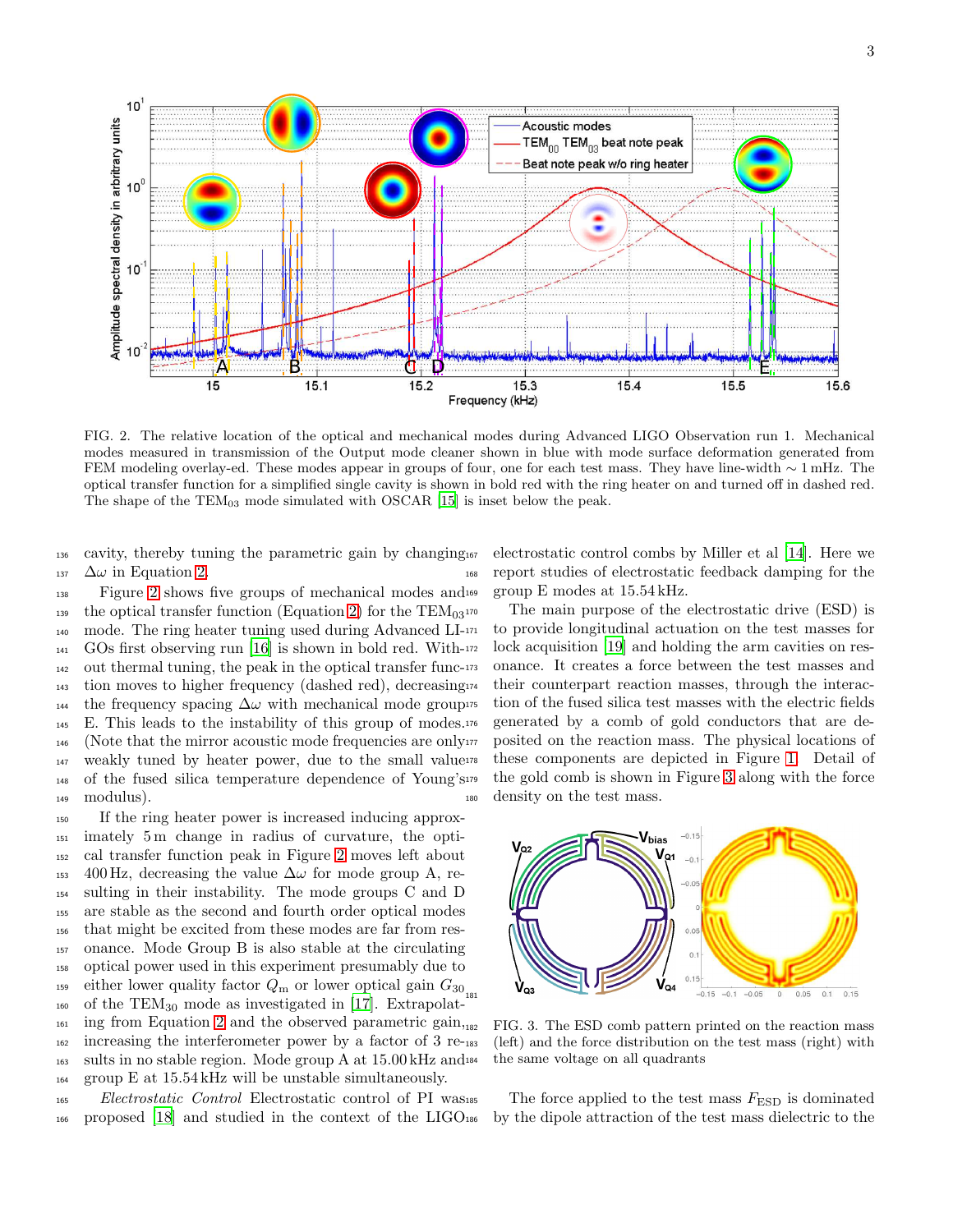<sup>187</sup> electric field between the electrodes of the gold comb. <sup>188</sup>  $F_{\rm app,m}$  is the fraction  $b_m$  of this force that couples to the <sup>189</sup> acoustic mode:

$$
F_{\rm app,m} = b_{\rm m} F_{\rm ESD,Q} = b_{\rm m} \alpha_{\rm Q} \times \frac{1}{2} (V_{\rm bias} - V_{\rm Q})^2.
$$
 (4)

191 Here  $\alpha_{\rm Q}$  is the force coefficient for a single quadrant re-192 sulting in a force  $F_{\text{ESD},\text{Q}}$ , while  $V_{\text{bias}}$  and  $V_{\text{Q}(1-4)}$  are the <sup>193</sup> voltages of the ESD electrodes defined in Figure [3.](#page-5-1) The <sup>194</sup> overlap  $b_m$  between the ESD force distribution  $f_{\text{ESD},Q}$ 195 and the displacement  $\vec{u}_m$  of the surface for a particular 196 acoustic mode  $m$  can be approximated as a surface inte-<sup>197</sup> gral derived by Miller [\[14\]](#page-8-11):

$$
b_{\rm m} \approx \left| \iint\limits_{S} \vec{f}_{\rm ESD,Q} \cdot (\vec{u}_{\rm m} \cdot \hat{z}) \, \mathrm{d}\mathcal{S} \right| \tag{5}
$$

 If a feedback system is created that senses the mode amplitude and provides a viscous damping force using 201 the ESD, the resulting time constant of the mode  $\tau_{esd}$  is given by:

$$
\tau_{\text{esd}} = \left(\frac{1}{\tau_{\text{m}}} + \frac{K_{\text{m}}}{2\mu_{\text{m}}}\right)^{-1}.\tag{6}
$$

<sup>204</sup> Here  $K<sub>m</sub>$  is the gain applied between the velocity mea-<sup>205</sup> surement and the ESD actuation force on a mode with <sup>206</sup> time constant  $\tau_{\rm m}$  and effective mass  $\mu_{\rm m}$ . Reducing the ef-<sup>207</sup> fective time constant lowers the effective parametric gain:

$$
R_{\text{eff}} = R_{\text{m}} \times \frac{\tau_{\text{esd}}}{\tau_{\text{m}}}.\tag{7}
$$

209 The force required  $F_{\text{req}}$  to reduce a parametric gain <sup>210</sup>  $R_m$  to an effective parametric gain  $R_{eff}$  when the mode <sup>211</sup> amplitude is the thermally excited amplitude was used by <sup>212</sup> Miller [\[14\]](#page-8-11) to predict the forces required from the ESD <sup>213</sup> for damping PI:

$$
F_{\text{req}} = \frac{x_{\text{m}}\mu_{\text{m}}\omega_{\text{m}}^2}{b_{\text{m}}} \left(\frac{R_{\text{m}} - R_{\text{eff}}}{Q_{\text{m}}R_{\text{eff}}}\right),\tag{8}
$$

<sup>215</sup> at the thermally excited amplitude  $x_{\rm m} = \sqrt{k_{\rm B}T/\mu_{\rm m}\omega_{\rm m}^2}$ ,  $_{\rm ^{216}}$  where  $k_{\rm B}$  is the Boltzmann constant and  $T$  temperature. Feedback Loop Figure [4](#page-6-0) shows the damping feedback loop implemented on the end test mass of the Y-arm (ETMY). The error signal used for mode damping is constructed from a quadrant photodiode (QPD) that re- ceives light transmitted by ETMY. By suitably combin-<sub>222</sub> ing QPD elements, we measure the beat signal between<sup>233</sup> 223 the cavity  $TEM_{00}$  mode and the  $TEM_{03}$  mode that is 234 being excited by the 15,538 Hz ETMY acoustic mode. This signal is band-pass filtered at 15,538 Hz, then phase shifted to produce a control signal that is 90 degrees out of phase with the mode amplitude (velocity damping). The damping force is applied, with adjustable gain, to two quadrants of the ETMY electro-static actuator. Ta-ble [I](#page-6-1) summarises control and cavity parameters



<span id="page-6-0"></span>FIG. 4. A simplified schematic of advanced LIGO showing key components for damping PI in ETMY. Components shown include input and end test masses (ITM/ETM), beam-splitter (BS), power and signal recycling mirrors (PRM/SRM), the laser source (LS), quadrant photo-detectors, the output mode cleaner (OMC), the OMC transmission photo-detector (OMC-PD). While 4 reaction masses exist, only the Y end reaction mass is shown (ERMY) with key components of the damping loop. These components generate a signal from the vertical orientation of QPDY, filter the signal with a 10 Hz wide band pass centered on  $15{,}538 \text{ Hz}$ , apply gain  $K_{\text{m}}$  and phase  $\phi$  (digitally controlled) then differentially drive of the upper right Q1 and lower left Q3 ESD quadrants.

<span id="page-6-1"></span>TABLE I. Cavity and control parameters

| Symbol Value     |                       | Description                       |
|------------------|-----------------------|-----------------------------------|
| $Q_m$            | $12 \times 10^6$      | Q factor of 15,538 Hz mode        |
| P                | $100\,\mathrm{kW}$    | Power contained in arm cavity     |
| $\omega_m/2\pi$  | 15,538 Hz             | Frequency of unstable mode        |
| М                | $40\text{kg}$         | mass of test mass                 |
| $b_m$            | 0.17                  | effective mass scaled ESD overlap |
|                  |                       | factor for 15,538 Hz mode         |
| $\lambda_0$      | $1064 \text{ nm}$     | laser wavelength                  |
| $\alpha_Q$       | $4.8 \times 10^{-11}$ | ESD quadrant force coefficient    |
|                  | $N/V^2$               |                                   |
| L                | 4km                   | Arm cavity length                 |
| $V_{\rm bias}$   | 400V                  | Bias voltage on ESD               |
| $V_{\mathrm{Q}}$ | $[-20.20]\mathrm{V}$  | ESD control voltage range         |

Results PI stabilization via active damping was demonstrated by first inducing the ETMY 15,538 Hz to become parametrically unstable. This was achieved by turning off the ring heater tuning, so that the  $TEM_{03}$  mode optical gain curve better overlapped this acoustic mode, as shown in Figure [2.](#page-5-0) When the mode became significantly elevated in the QPD signal, the damping loop was closed with a control gain to achieve a clear damping of the mode amplitude and a control phase optimised to  $\pm 15$ <sup>241</sup> degrees of viscous damping. The mode amplitude was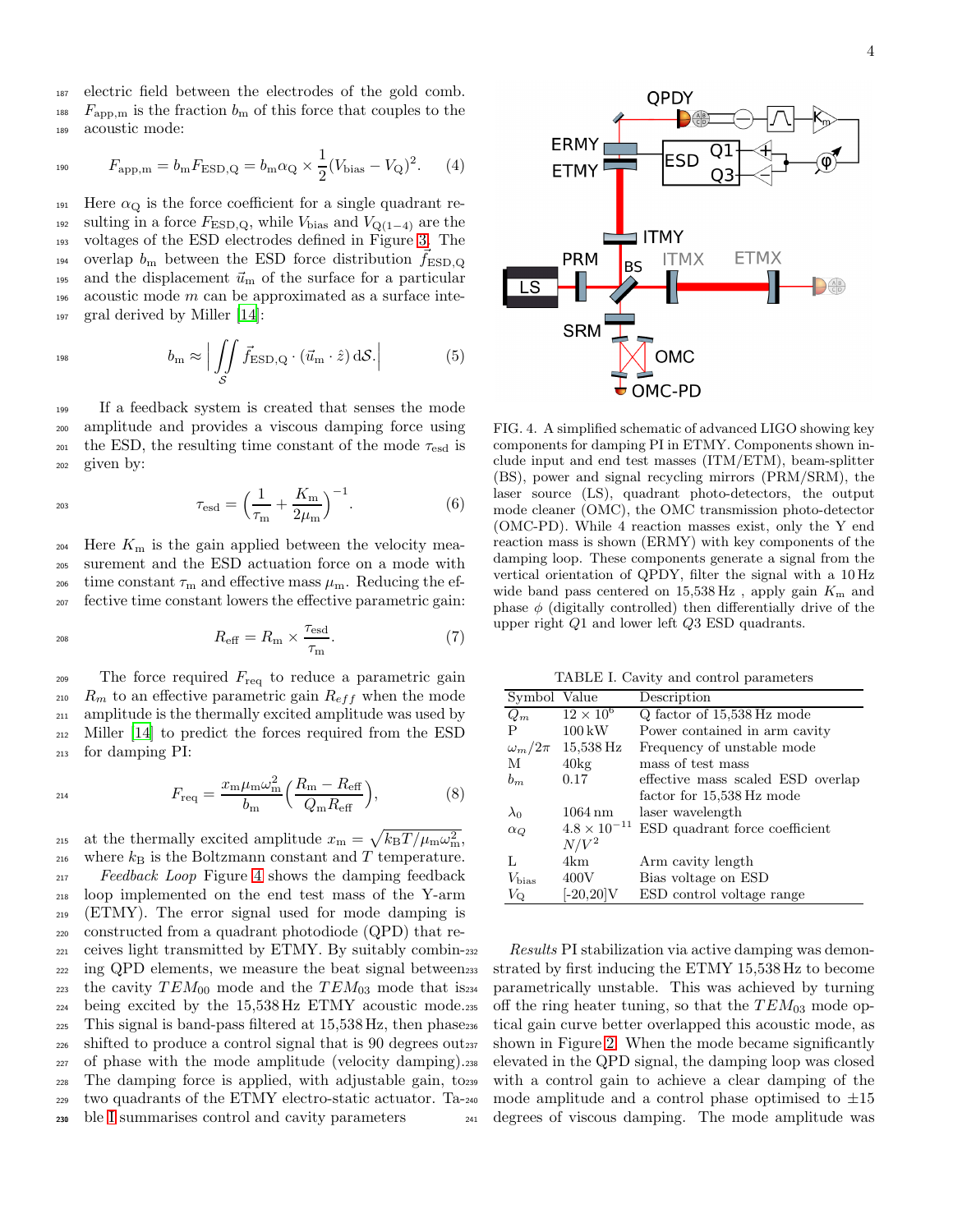

<span id="page-7-0"></span>FIG. 5. Damping of parametric instability. Upper panel, the 15,538 Hz ETMY mode is unstable ringing up with a time constant of  $182 \pm 9$  sec and estimated parametric gain of  $R_m = 2.4$ . Then at 0 sec control gain is applied resulting in an exponential decay with a time constant of  $23 \pm 1$  sec and effective parametric gain  $R_{\text{eff,m}} = 0.18$ . Lower panel, the control force over the same period.

 monitored using the photodetector at the main output of the interferometer (labelled OMC-PD in Figure [4\)](#page-6-0), as it was found to provide a higher signal-to-noise ratio than <sup>245</sup> the QPD.

<sup>246</sup> The results are shown in Figure [5,](#page-7-0) which plots the <sup>247</sup> mode amplitude during the unstable ring-up phase with <sup>248</sup> time constant  $\tau_{pi}$  182 sec, followed by the ring-down time<sup>270</sup> <sup>249</sup> constant  $\tau_{\text{eff}}$  due to optical gain and damping of -23 sec.

<sup>250</sup> From the ring-up we estimate the parametric gain to be 251 2.4  $\pm$  0.8 from Equation [3.](#page-4-1) With the damping applied: 272

$$
R_{\text{eff}} = \frac{R_{\text{m}} \tau_{\text{eff}}}{\tau_{\text{m}} + R_{\text{m}} \tau_{\text{eff}}}
$$
\n(9)<sub>27</sub>\n
$$
R_{\text{eff}} = \frac{R_{\text{m}} \tau_{\text{eff}}}{\tau_{\text{m}} + R_{\text{m}} \tau_{\text{eff}}}
$$

<sup>253</sup> the effective parametric gain is reduced to a stable value <sup>254</sup> of  $R_{\text{eff}} = 0.18 \pm 0.06$ . The uncertainty is primarily due to<sub>277</sub> <sup>255</sup> the uncertainty in the estimate of  $\tau_m$  which was obtained<sub>278</sub> <sup>256</sup> by the method described in [\[9\]](#page-8-6).

257 At the onset of active damping (time  $t = 0$  in Figure [5\)](#page-7-0), 280 <sup>258</sup> the feedback control signal produces an estimated force <sup>259</sup> of  $F_{ESD} = 0.62 \text{ nN rms (at } 15,538 \text{ Hz})$ . As the mode am-282 <sup>260</sup> plitude decreased the control force dropped to a steady  $_{261}$  state value of  $0.03 \text{ nN}$  rms. Over a 20 minute period in<sub>284</sub>  $_{262}$  this damped state, the peak control force was  $0.11 \text{ nN}_{285}$ <sup>263</sup> peak.

<sup>264</sup> Discussion The force required to damp the 15,538 Hz<sub>287</sub> <sup>265</sup> mode when Advanced LIGO reaches design power can be

determined from the ESD force used to achieve the observed parametric gain suppression presented here, combined with the expected parametric gain when operated <sup>269</sup> at high power:

<span id="page-7-1"></span>
$$
\frac{F_{\text{req}}}{F_{\text{ESD}}} = \frac{R_{\text{eff}}}{R_{\text{req}}} \frac{R_{\text{max}} - R_{\text{req}}}{R_m - R_{\text{eff}}}
$$
(10)

The maximum parametric gain  $R_{\text{max}}$  where  $\Delta \omega = 0$  is calculated using Equation [2.](#page-4-0) For the  $15,538$  Hz mode the de-tuning is  $\Delta \omega \approx 50 Hz$  with zero ring heater power, so  $R_{\text{max}} \approx 7$  for the power level of these experiments. 275 At full design power the maximum gain will be  $R_{\text{max}} \approx$ <sup>276</sup> 56. To obtain a quantitative result, we set a requirement for damping such that the effective parametric gain of unstable acoustic modes after damping be  $R_{\text{req}} = 0.1$ .

<sup>279</sup> Using Equation [10,](#page-7-1) the measurements of  $R_m$  and  $R_{\text{eff}}$ , the maximum force required to maintain the damped state at high power is  $F_{\text{ESD}} = 1.5 \text{ nN}$  rms. Prior to this investigation Miller predicted [\[14\]](#page-8-11) that a control force of approximately 10 nN rms would be required to maintain this mode at the thermally excited level.

The PI control system must cope with elevated mode <sup>286</sup> amplitudes as the PI mode may build up before PI control can be engaged. There is therefore a requirement for some safety factor (available voltage / drive voltage